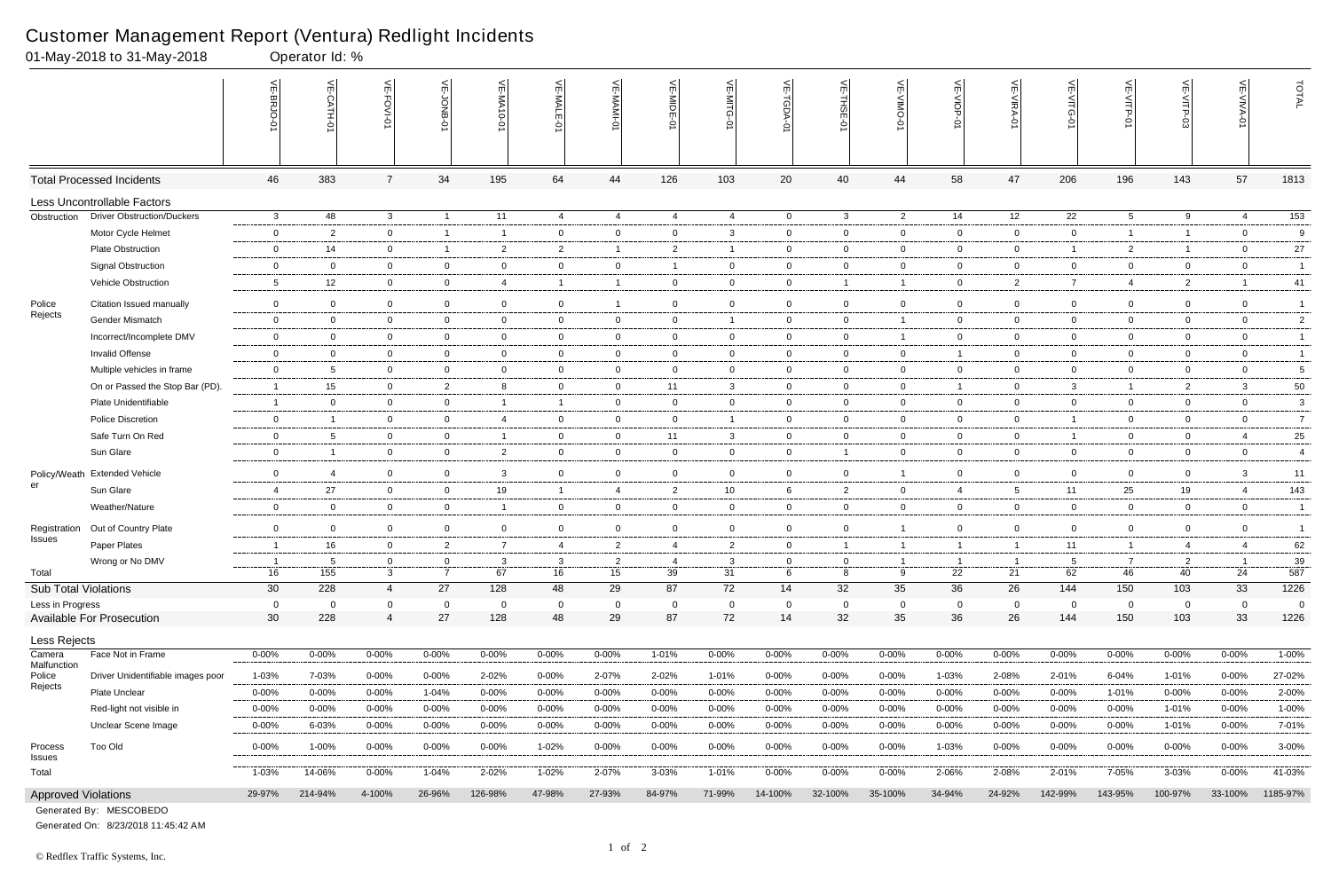Note: If you selected "All" from the "Approach:" drop down list, the statuses reflected in this report will only indicate the current



### Customer Management Report (Ventura) Redlight Incidents

|    | ⋚<br><b>VITG-01</b> | ₹<br>≦<br>년<br>인 | щ<br>스<br>그<br>င္ပ် | m       | ТAI      |
|----|---------------------|------------------|---------------------|---------|----------|
| 'n | 142-99%             | 143-95%          | 100-97%             | 33-100% | 1185-97% |

Generated On: 8/23/2018 11:45:42 AM Generated By: MESCOBEDO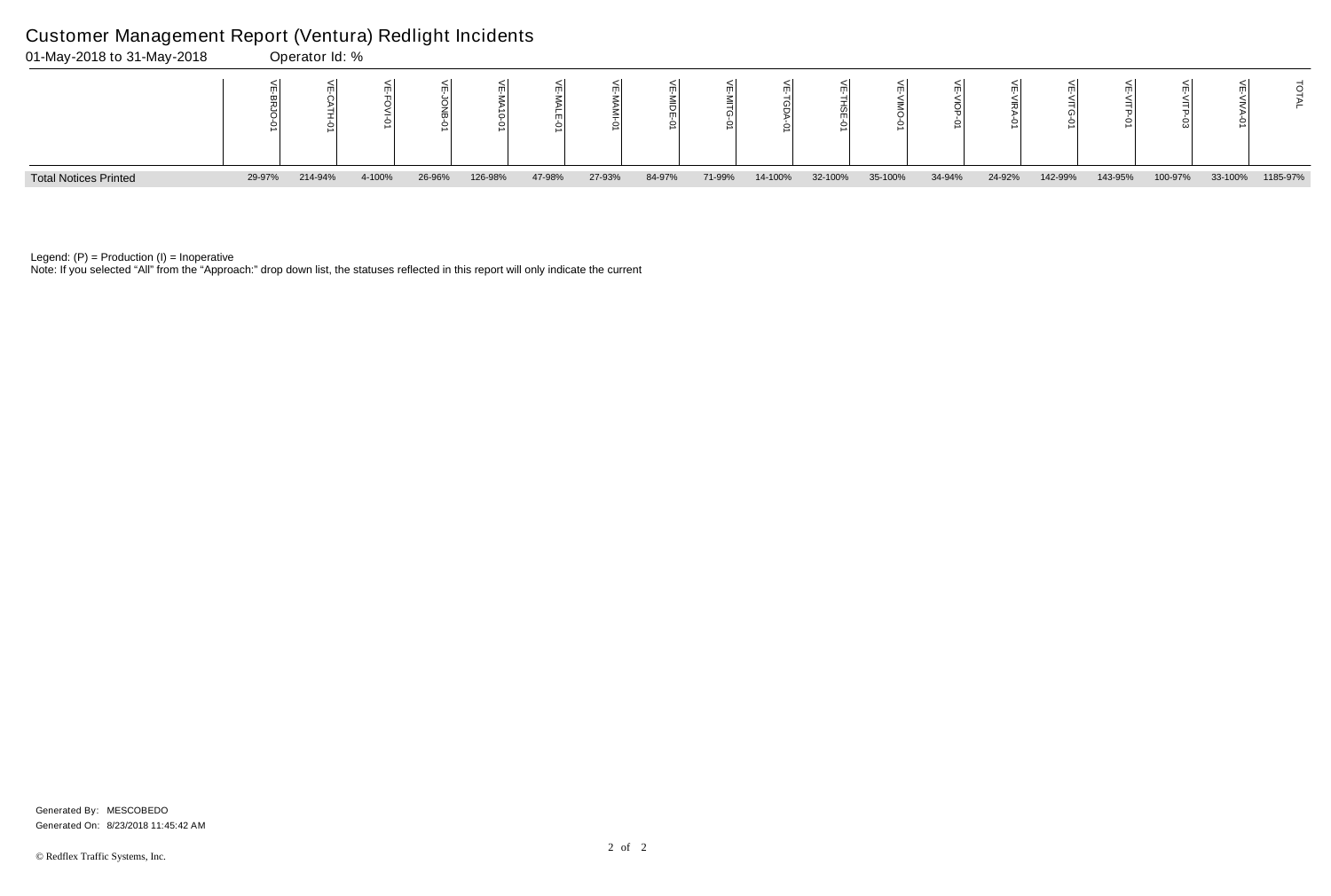Note: If you selected "All" from the "Approach:" drop down list, the statuses reflected in this report will only indicate the current

| 01-Jun-2018 to 30-Jun-2018   |                                   |                          | Operator Id: % |                 |                |                 |                |                |                 |                |                |                         |                 |                    |                         |                |                 |                |                               |             |
|------------------------------|-----------------------------------|--------------------------|----------------|-----------------|----------------|-----------------|----------------|----------------|-----------------|----------------|----------------|-------------------------|-----------------|--------------------|-------------------------|----------------|-----------------|----------------|-------------------------------|-------------|
|                              |                                   | VE-BRJO-<br>¢            |                | VE-FOVI-C       | VE-JONB-01     | VE-MA<br>$-0-0$ | VE-MALE-01     | VE-MAMI-01     | VE-MIDE-01      | VE-MITG-0      | VE-TGDA-       | VE-THSE<br>Ģ            | VE-VIMO-0       | VE-VIOP<br>$\circ$ | VE-VIRA-0               | 늰              | VE-VITP-01      | VE-VITP-03     | $\overline{\text{VE-WINA-0}}$ | TOTAL       |
|                              | <b>Total Processed Incidents</b>  | 39                       | 289            | 15              | 37             | 156             | 56             | 45             | 107             | 73             | 18             | 57                      | 40              | 55                 | 34                      | 144            | 160             | 143            | 51                            | 1519        |
|                              | Less Uncontrollable Factors       |                          |                |                 |                |                 |                |                |                 |                |                |                         |                 |                    |                         |                |                 |                |                               |             |
| Obstruction                  | <b>Driver Obstruction/Duckers</b> | $\overline{\phantom{0}}$ | 26             | $\mathbf 0$     | $\overline{1}$ | 6               | $\overline{4}$ | $\mathbf{3}$   |                 | $\overline{2}$ | $\mathbf 0$    | $\overline{\mathbf{1}}$ | $\mathbf{3}$    | 9                  | $\overline{2}$          | 14             | 10              | $\overline{2}$ | $\overline{2}$                | 87          |
|                              | Motor Cycle Helmet                | - 1                      | $\overline{0}$ | $\mathbf 0$     | $\mathbf 0$    | $\overline{0}$  | -1             | $\overline{0}$ |                 | $\overline{1}$ | $\mathbf 0$    | -1                      | $\mathbf{0}$    | $\overline{0}$     | $\overline{0}$          | $\mathbf 0$    | $\overline{0}$  | $\overline{0}$ | $\overline{0}$                | 5           |
|                              | <b>Plate Obstruction</b>          | $\mathbf{0}$             | 4              | $\overline{0}$  | $\overline{2}$ | $\overline{2}$  | $\overline{2}$ | $\overline{1}$ | $\mathbf 0$     | $\mathbf 0$    | $\mathbf 0$    | $\overline{0}$          | $\mathbf{0}$    | $\overline{0}$     | $\overline{1}$          | 2              | $\overline{1}$  | $\overline{1}$ | $\mathbf 0$                   | 16          |
|                              | Vehicle Obstruction               | $\mathbf{0}$             | 13             | $\overline{0}$  | $\overline{1}$ | 5               | $\mathbf{1}$   | $\overline{2}$ |                 | $\overline{1}$ | $\mathbf 0$    | -1                      | $\mathbf 0$     | $\mathbf 0$        | -3                      | $\mathbf{3}$   | $\mathbf{3}$    | -1             | $\overline{2}$                | $37\,$      |
| Police                       | Multiple vehicles in frame        | $\mathbf 0$              | $\overline{0}$ | $\overline{0}$  | $\mathbf 0$    | $\mathbf 0$     | $\overline{0}$ | $\mathbf 0$    | $\mathbf 0$     | $\overline{1}$ | $\mathbf 0$    | $\mathbf 0$             | $\mathbf{0}$    | $\overline{0}$     | $\overline{0}$          | 0              | $\mathbf 0$     | 0              | $\mathbf 0$                   | $\mathbf 1$ |
| Rejects                      | On or Passed the Stop Bar (PD).   | $\overline{0}$           | 6              | $\overline{0}$  | $\mathbf{0}$   | $\overline{2}$  | $\overline{0}$ | $\overline{0}$ | 8               | $\mathbf{3}$   | $\overline{0}$ | -1                      | $\overline{1}$  | $\overline{0}$     | $\overline{0}$          | $\overline{0}$ | $\overline{2}$  | $\overline{1}$ | $5^{\circ}$                   | 29          |
|                              | Safe Turn On Red                  | $\mathbf 0$              | $\mathbf{3}$   | $\overline{0}$  | $\mathbf 0$    | $\overline{0}$  | $\overline{0}$ | $\overline{0}$ | 12              | $\overline{1}$ | $\overline{0}$ | $\overline{0}$          | $\mathbf{0}$    | $\mathbf 0$        | $\overline{0}$          | $\overline{0}$ | $\overline{0}$  | $\overline{0}$ | $\mathbf{3}$                  | 19          |
|                              | Sun Glare                         |                          | $\mathbf 0$    | $\overline{0}$  | $\mathbf 0$    | -1              | $\overline{0}$ | 0              | $\mathbf 0$     | $\mathbf 0$    | $\mathbf 0$    | $\overline{0}$          | $\mathbf{0}$    | $\overline{0}$     | $\overline{0}$          | 2              | $\mathbf 0$     | $\overline{1}$ | $\mathbf 0$                   | 5           |
|                              | Policy/Weath Extended Vehicle     | $\overline{0}$           | $\mathbf 0$    | $\overline{0}$  | $\mathbf 0$    | -1              | $\mathbf{0}$   | $\mathbf 0$    | $\mathbf 0$     | $\mathbf 0$    | 0              | $\overline{0}$          |                 | $\mathbf 0$        | $\overline{0}$          | $\mathbf 0$    | $\overline{0}$  | $\mathbf 0$    |                               | 3           |
| er                           | Sun Glare                         | $\overline{1}$           | 13             | $\overline{0}$  | $\overline{1}$ | 5               | $5^{\circ}$    | $\overline{7}$ | $5\overline{)}$ | -4             | $\mathbf{3}$   | $\overline{0}$          | $\overline{2}$  | $\overline{2}$     | 6                       | 8              | 6               | 27             | 4                             | 99          |
|                              | Weather/Nature                    | $\mathbf 0$              | $\overline{0}$ | $\overline{0}$  | $\mathbf 0$    | $\mathbf 1$     | $\overline{0}$ | $\mathbf 0$    | $\mathbf 0$     | $\overline{0}$ | $\overline{1}$ | $\overline{0}$          | $\mathbf{0}$    | $\overline{0}$     | $\overline{0}$          | $\overline{0}$ | $\overline{0}$  | 3              | $\mathbf 0$                   | 5           |
| Registration                 | Out of Country Plate              | $\mathbf 0$              | $\overline{0}$ | $\overline{0}$  | $\mathbf 0$    | $\mathbf 0$     | $\overline{0}$ | 0              | $\overline{0}$  | $\overline{1}$ | $\mathbf 0$    | $\overline{0}$          | $\mathbf{0}$    | $\mathbf 0$        | $\overline{0}$          | $\overline{0}$ | $\mathbf 0$     | $\mathbf 0$    | $\mathbf 0$                   |             |
| Issues                       | Paper Plates                      | $\overline{2}$           | 12             | $\overline{2}$  | $\overline{1}$ | 4               | 6              | $\overline{2}$ | 9               | $\overline{2}$ | $\mathbf 0$    | 3                       | 3               | $\overline{7}$     | $\overline{1}$          | $\overline{2}$ | $5\overline{)}$ | $\overline{4}$ | $\overline{4}$                | 69          |
|                              | Wrong or No DMV                   | $\overline{2}$           | 8              |                 | $\overline{2}$ | $\overline{4}$  | $\overline{0}$ | $\mathbf 0$    |                 | $\overline{1}$ | $\mathbf{0}$   | $\overline{2}$          | $\mathbf 0$     | $\overline{1}$     | $\overline{\mathbf{1}}$ | 5              | $\overline{4}$  | $\overline{2}$ | $\overline{0}$                | 34          |
| Total                        |                                   | 8                        | 85             | 3               | 8              | 31              | 19             | 15             | 38              | 17             | $\overline{4}$ | 9                       | 10 <sup>°</sup> | 19                 | 14                      | 36             | 31              | 42             | 21                            | 410         |
| <b>Sub Total Violations</b>  |                                   | 31                       | 204            | 12 <sup>2</sup> | 29             | 125             | 37             | 30             | 69              | 56             | 14             | 48                      | 30              | 36                 | 20                      | 108            | 129             | 101            | 30                            | 1109        |
| Less in Progress             |                                   | $\overline{0}$           | 0              | $\mathbf 0$     | $\mathbf{0}$   | $\overline{0}$  | 0              | $\mathbf{0}$   | $\mathbf 0$     | $\mathbf 0$    | 0              | 0                       | 0               | $\mathbf 0$        | $\overline{0}$          | 0              | $\mathbf{0}$    | $\mathbf 0$    | 0                             | 0           |
|                              | <b>Available For Prosecution</b>  | 31                       | 204            | 12              | 29             | 125             | 37             | 30             | 69              | 56             | 14             | 48                      | 30              | 36                 | 20                      | 108            | 129             | 101            | 30                            | 1109        |
| Less Rejects                 |                                   |                          |                |                 |                |                 |                |                |                 |                |                |                         |                 |                    |                         |                |                 |                |                               |             |
| Camera<br>Malfunction        | Video Skips                       | $0 - 00%$                | $0 - 00%$      | $0 - 00%$       | $0 - 00%$      | 0-00%           | $0 - 00%$      | $0 - 00%$      | 0-00%           | $0 - 00%$      | $0 - 00%$      | 0-00%                   | $0 - 00%$       | $0 - 00%$          | 0-00%                   | 0-00%          | $0 - 00%$       | $0 - 00%$      | 2-07%                         | 2-00%       |
| Police                       | Driver Unidentifiable images poor | $0 - 00%$                | 8-04%          | 1-08%           | 2-07%          | 6-05%           | 4-11%          | 6-20%          | 5-07%           | 5-09%          | 2-14%          | $0 - 00%$               | $0 - 00%$       | 4-11%              | 2-10%                   | 1-01%          | 5-04%           | 9-09%          | 1-03%                         | 61-06%      |
| Rejects                      | Plate Unclear                     | $0 - 00%$                | $0 - 00%$      | $0 - 00\%$      | $0 - 00%$      | $0 - 00%$       | $0 - 00%$      | $0 - 00%$      | $0 - 00%$       | $0 - 00%$      | $0 - 00%$      | $0 - 00%$               | $0 - 00\%$      | $0 - 00\%$         | $0 - 00%$               | 1-01%          | 0-00%           | 1-01%          | $0 - 00%$                     | 2-00%       |
|                              | Red-light not visible in          | $0 - 00%$                | $0 - 00%$      | $0 - 00\%$      | $0 - 00%$      | 2-02%           | $0 - 00%$      | $0 - 00%$      | 0-00%           | $0 - 00%$      | $0 - 00%$      | $0 - 00%$               | $0 - 00%$       | $0 - 00\%$         | $0 - 00%$               | $0 - 00%$      | $0 - 00%$       | $0 - 00%$      | $0 - 00%$                     | 2-00%       |
|                              | Unclear Scene Image               | $0 - 00%$                | 6-03%          | $0 - 00\%$      | $0 - 00\%$     | $0 - 00%$       | $0 - 00%$      | $0 - 00\%$     | $0 - 00\%$      | $0 - 00%$      | $0 - 00\%$     | $0 - 00%$               | $0 - 00\%$      | 0-00%              | 0-00%                   | $0 - 00\%$     | $0 - 00%$       | $0 - 00\%$     | $0 - 00\%$                    | 6-01%       |
| Process<br><b>Issues</b>     | Too Old                           | 0-00%                    | $0 - 00\%$     | $0 - 00\%$      | $0 - 00%$      | 2-02%           | $0 - 00\%$     | $0 - 00\%$     | 1-01%           | 1-02%          | $0 - 00\%$     | 1-02%                   | 2-07%           | 2-06%              | $0 - 00\%$              | 1-01%          | 5-04%           | 1-01%          | $0 - 00\%$                    | 16-01%      |
| Total                        |                                   | $0 - 00%$                | 14-07%         | 1-08%           | 2-07%          | 10-08%          | 4-11%          | 6-20%          | 6-09%           | $6 - 11%$      | 2-14%          | 1-02%                   | 2-07%           | 6-17%              | 2-10%                   | 3-03%          | 10-08%          | 11-11%         | $3 - 10%$                     | 89-08%      |
| <b>Approved Violations</b>   |                                   | 31-100%                  | 190-93%        | 11-92%          | 27-93%         | 115-92%         | 33-89%         | 24-80%         | 63-91%          | 50-89%         | 12-86%         | 47-98%                  | 28-93%          | 30-83%             | 18-90%                  | 105-97%        | 119-92%         | 90-89%         | 27-90%                        | 1020-92%    |
| <b>Total Notices Printed</b> |                                   | 31-100%                  | 190-93%        | 11-92%          | 27-93%         | 115-92%         | 33-89%         | 24-80%         | 63-91%          | 50-89%         | 12-86%         | 47-98%                  | 28-93%          | 30-83%             | 18-90%                  | 105-97%        | 119-92%         | 90-89%         | 27-90%                        | 1020-92%    |

# Customer Management Report (Ventura) Redlight Incidents

Generated On: 8/23/2018 11:47:23 AM Generated By: MESCOBEDO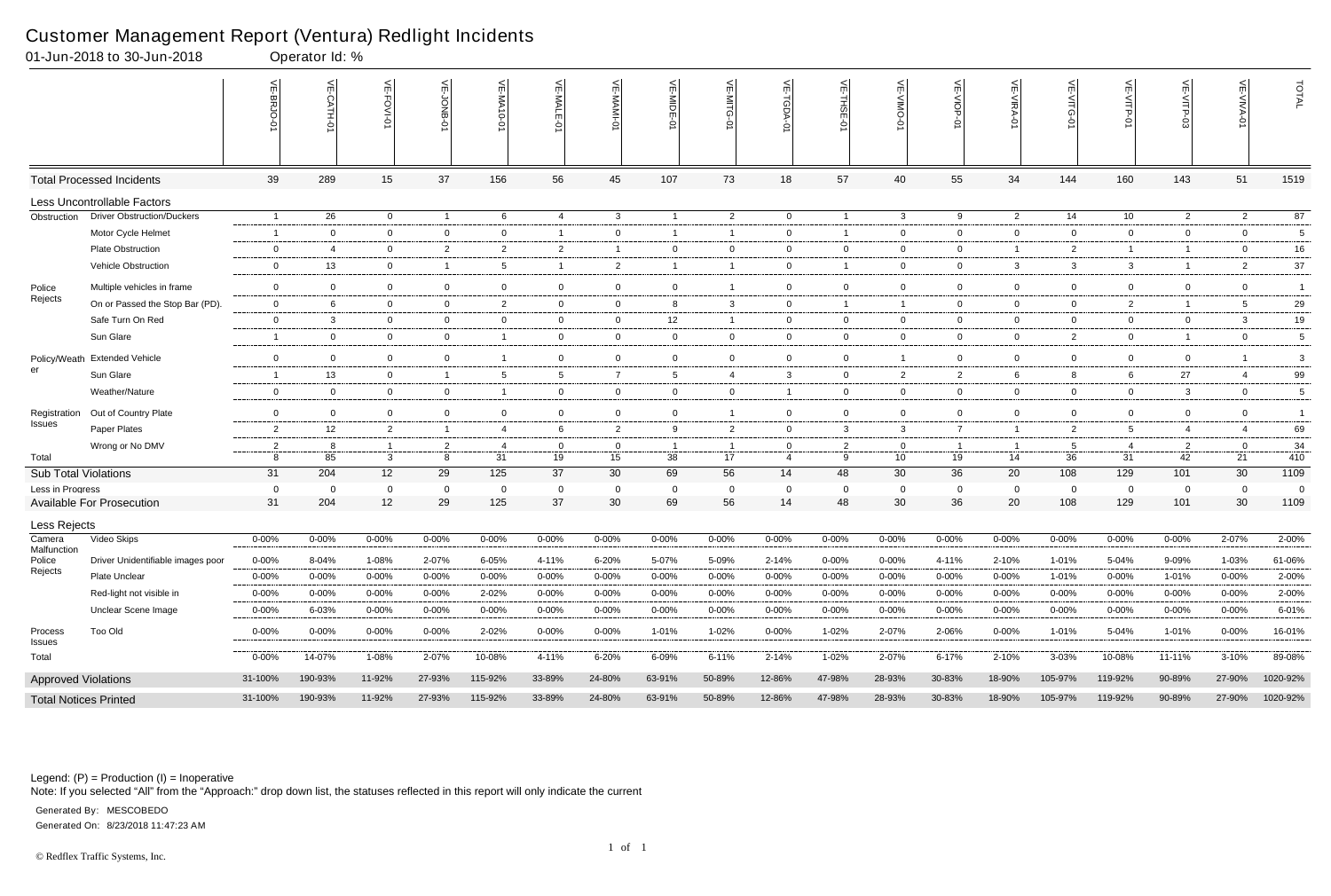|                              | 01-Jul-2018 to 31-Jul-2018                |                        | Operator Id: %     |                     |                         |                    |                             |                        |                        |                    |                           |                         |                     |                         |                         |                        |                        |                     |                     |                |
|------------------------------|-------------------------------------------|------------------------|--------------------|---------------------|-------------------------|--------------------|-----------------------------|------------------------|------------------------|--------------------|---------------------------|-------------------------|---------------------|-------------------------|-------------------------|------------------------|------------------------|---------------------|---------------------|----------------|
|                              |                                           |                        | $\leq$             | 닂<br>FOVI-01        | ਜ਼<br><b>DNB</b>        | VE-MA10-01         | 븻<br>-MALE<br>$\frac{1}{2}$ | VE-MAMI-0              | VE-MIDE-01             | VE-MITG-01         | $\widetilde{E}$<br>TGDA-0 | 븻<br>THSE-01            | ے<br>$\overline{5}$ | VE-VIOP<br>Ò            | VE-VIRA-01              | VE-VITG-01             | VE-VITP-01             | VE-VITP-03          | 븻<br>-AIVA-0        | TOTAL          |
|                              | <b>Total Processed Incidents</b>          | 30                     | 129                | 21                  | 24                      | 237                | 58                          | 38                     | 92                     | 78                 | 10 <sup>1</sup>           | 56                      | 38                  | 49                      | 46                      | 145                    | 139                    | 151                 | 56                  | 1397           |
|                              | Less Uncontrollable Factors               |                        |                    |                     |                         |                    |                             |                        |                        |                    |                           |                         |                     |                         |                         |                        |                        |                     |                     |                |
| Obstruction                  | <b>Driver Obstruction/Duckers</b>         | $\overline{2}$         | 17                 | 4                   | $\overline{1}$          | 6                  | 4                           | $\overline{1}$         | $\overline{1}$         | $\overline{2}$     | $\overline{0}$            | $\overline{1}$          | 4                   | $5\overline{)}$         | $5\overline{5}$         | 18                     | $\mathbf{3}$           | $\mathbf{3}$        | 4                   | 81             |
|                              | Motor Cycle Helmet                        | $\bf{0}$               | 2                  | $\overline{0}$      | $\mathbf 0$             |                    | $\overline{0}$              | $\mathbf 0$            | $\overline{0}$         | $\overline{2}$     | $\overline{0}$            | $\mathbf 0$             | 0                   | $\overline{0}$          | $\mathbf 0$             | $\mathbf 0$            | $\mathbf 0$            | $\mathbf{0}$        | $\mathbf 0$         | 5              |
|                              | <b>Plate Obstruction</b>                  | $\mathbf 0$            | - 1                | $\overline{2}$      | $\overline{1}$          | $\overline{2}$     | $\mathbf{3}$                | $\mathbf 0$            | -1                     | -1                 | $\overline{1}$            | $\overline{1}$          | $\overline{2}$      | $\overline{0}$          | $\mathbf{0}$            | $\overline{0}$         | $\overline{2}$         | $\mathbf{0}$        |                     | 18             |
|                              | Vehicle Obstruction                       | $\mathbf 0$            | $\overline{4}$     | $\overline{0}$      | $\mathbf 0$             | 8                  | $\overline{0}$              | $\overline{4}$         |                        | $\mathbf 0$        | $\overline{0}$            | $\overline{2}$          |                     | $\overline{0}$          | $\overline{2}$          | 8                      | $\mathbf{1}$           | 5                   |                     | $37\,$         |
| Police<br>Rejects            | <b>Emergency Vehicle Responding</b>       | $\overline{0}$         | $\mathbf 0$        | $\mathbf 0$         | $\overline{0}$          | $\mathbf 0$        | $\mathbf 0$                 | $\overline{0}$         | $\overline{1}$         | $\mathbf 0$        | $\mathbf 0$               | $\mathbf 0$             | $\mathbf 0$         | $\overline{0}$          | $\mathbf 0$             | $\mathbf 0$            | $\overline{0}$         | 0                   | $\mathbf 0$         | $\overline{1}$ |
|                              | On or Passed the Stop Bar (PD).           | $\overline{0}$         | 3                  | $\mathbf 0$         | $\overline{0}$          | -5                 | $\mathbf{0}$                | $\overline{0}$         | 10                     | $\mathbf{3}$       | $\overline{0}$            | $\overline{1}$          | 0                   | $\overline{0}$          | $\mathbf{0}$            | $\overline{0}$         | 3                      | $\mathbf 0$         | $\overline{2}$      | 27             |
|                              | Police Discretion                         | 0                      | $\mathbf 0$        | $\overline{0}$      | $\mathbf 0$             |                    | $\mathbf 0$                 | $\mathbf 0$            | $\overline{0}$         | $\mathbf 0$        | $\overline{0}$            | $\mathbf 0$             | 0                   | $\overline{0}$          | $\mathbf 0$             | $\overline{0}$         | $\overline{0}$         | $\mathbf 0$         | $\mathbf 0$         | $\mathbf{1}$   |
|                              | Safe Turn On Red                          | $\overline{0}$         | $\mathbf{3}$       | $\overline{0}$      | $\overline{0}$          | $\mathbf{0}$       | $\overline{0}$              | $\mathbf 0$            | 10                     | $\overline{0}$     | $\overline{0}$            | $\mathbf{0}$            | 0                   | $\overline{0}$          | $\mathbf 0$             | $\overline{0}$         | $\overline{0}$         | $\mathbf{0}$        | $\mathbf{3}$        | 16             |
|                              | Sun Glare                                 | $\bf{0}$               | $\overline{0}$     | $\overline{0}$      | $\overline{0}$          | $\overline{4}$     | $\overline{0}$              | $\overline{0}$         | $\overline{0}$         | $\mathbf{1}$       | $\overline{0}$            | $\overline{1}$          | $\overline{0}$      | $\overline{0}$          | $\overline{1}$          | $\overline{0}$         | $\overline{0}$         | $\overline{2}$      | $\overline{0}$      | 9              |
| Policy/Weath<br>er           | <b>Extended Vehicle</b>                   | $\mathbf 0$            | $\overline{0}$     | $\overline{0}$      | $\overline{0}$          | $\mathbf 0$        | $\overline{0}$              | $\overline{0}$         | $\overline{0}$         | $\overline{0}$     | $\overline{0}$            | $\overline{0}$          |                     | $\overline{0}$          | $\Omega$                | $\overline{0}$         | $\overline{0}$         | $\overline{0}$      | $\overline{1}$      | $\overline{2}$ |
|                              | Sun Glare                                 | $\overline{4}$         | 5                  | $\overline{0}$      | $\overline{1}$          | 34                 | 8                           | $\overline{2}$         | $\mathbf{3}$           | 11                 | $\overline{2}$            | 6                       | 0                   | $\overline{4}$          | 12                      | 14                     | 10                     | 33                  | 8                   | 157            |
|                              | Weather/Nature                            | $\mathbf 0$            | $\overline{0}$     | $\overline{0}$      | $\overline{0}$          | - 1                | $\mathbf{1}$                | $\overline{0}$         | $\overline{0}$         | $\overline{0}$     | $\overline{0}$            | $\mathbf{0}$            | $\mathbf{0}$        | $\overline{0}$          | $\mathbf 0$             | $\overline{0}$         | $\overline{0}$         | $\mathbf{0}$        | $\overline{1}$      | 3              |
| Registration                 | Paper Plates                              | $\mathbf{3}$           | $\overline{2}$     | $\mathbf{1}$        | $\overline{0}$          | 11                 | $\mathbf{3}$                | $\overline{1}$         | $\overline{4}$         | $\mathbf{3}$       | $\overline{1}$            | $\mathbf{3}$            | $\overline{2}$      | $\overline{2}$          | $\overline{2}$          | $\overline{4}$         | $\overline{2}$         | 2                   | $\overline{2}$      | 48             |
| Issues                       | Wrong or No DMV                           | $\mathbf 0$            | -4                 | 0                   | $\mathbf{3}$            | - 5                |                             | $\mathbf{3}$           | $\overline{0}$         | 0                  | $\overline{0}$            | -4                      | $\Omega$            | $\mathbf{0}$            |                         | 8                      | $\overline{2}$         | 6                   |                     | 38             |
| Total                        |                                           | 9                      | 41                 | $\overline{7}$      | 6                       | 78                 | 20                          | 11                     | 31                     | 23                 | $\overline{4}$            | 19                      | 10                  | 11                      | 23                      | 52                     | 23                     | 51                  | 24                  | 443            |
| <b>Sub Total Violations</b>  |                                           | 21                     | 88                 | 14                  | 18                      | 159                | 38                          | 27                     | 61                     | 55                 | $6\phantom{.}6$           | 37                      | 28                  | 38                      | 23                      | 93                     | 116                    | 100                 | 32                  | 954            |
| Less in Progress             | <b>Available For Prosecution</b>          | $\overline{0}$<br>21   | - 0<br>88          | $\mathbf 0$<br>14   | $\mathbf 0$<br>18       | - 0<br>159         | 0<br>38                     | $\mathbf 0$<br>27      | $\overline{0}$<br>61   | $\mathbf 0$<br>55  | 0<br>6                    | - 0<br>37               | 0<br>28             | $\mathbf{0}$<br>38      | $\Omega$<br>23          | $\mathbf 0$<br>93      | $\mathbf 0$<br>116     | $\mathbf 0$<br>100  | $\mathbf 0$<br>32   | 0<br>954       |
|                              |                                           |                        |                    |                     |                         |                    |                             |                        |                        |                    |                           |                         |                     |                         |                         |                        |                        |                     |                     |                |
| Less Rejects                 |                                           |                        |                    |                     |                         |                    |                             |                        |                        |                    |                           |                         |                     |                         |                         |                        |                        |                     |                     |                |
| Police<br>Rejects            | Driver Unidentifiable images poor         | 1-05%                  | 1-01%              | $0 - 00%$           | $0 - 00%$               | 5-03%              | 1-03%                       | 1-04%                  | 4-07%                  | 2-04%              | $0 - 00\%$                | $0 - 00%$               | 0-00%               | 4-11%                   | $0 - 00%$               | 2-02%                  | 5-04%                  | 3-03%               | 2-06%               | 31-03%         |
|                              | Plate Unclear<br>Red-light not visible in | $0 - 00%$<br>$0 - 00%$ | 0-00%<br>$0 - 00%$ | 0-00%<br>$0 - 00\%$ | $0 - 00\%$<br>$0 - 00%$ | 2-01%<br>$0 - 00%$ | $0 - 00%$<br>$0 - 00\%$     | $0 - 00%$<br>$0 - 00%$ | $0 - 00%$<br>$0 - 00%$ | 0-00%<br>$0 - 00%$ | $0 - 00%$<br>$0 - 00%$    | $0 - 00\%$<br>$0 - 00%$ | $0 - 00%$<br>0-00%  | $0 - 00\%$<br>$0 - 00%$ | $0 - 00\%$<br>$0 - 00%$ | $0 - 00%$<br>$0 - 00%$ | $0 - 00%$<br>$0 - 00%$ | $0 - 00\%$<br>1-01% | 1-03%<br>$0 - 00\%$ | 3-00%<br>1-00% |
|                              |                                           |                        |                    |                     |                         |                    |                             |                        |                        |                    |                           |                         |                     |                         |                         |                        |                        |                     |                     |                |
| Process<br>Issues            | Too Old                                   | $0 - 00%$              | 0-00%              | $0 - 00\%$          | $0 - 00\%$              | $0 - 00\%$         | $0 - 00\%$                  | $0 - 00\%$             | $0 - 00%$              | $0 - 00\%$         | $0 - 00\%$                | 1-03%                   | $0 - 00%$           | $0 - 00\%$              | $0 - 00\%$              | $0 - 00\%$             | $0 - 00%$              | $0 - 00\%$          | $0 - 00\%$          | 1-00%          |
| Total                        |                                           | 1-05%                  | 1-01%              | $0 - 00\%$          | $0 - 00\%$              | 7-04%              | 1-03%                       | 1-04%                  | 4-07%                  | 2-04%              | $0 - 00\%$                | 1-03%                   | $0 - 00%$           | 4-11%                   | $0 - 00\%$              | 2-02%                  | 5-04%                  | 4-04%               | 3-09%               | 36-04%         |
| <b>Approved Violations</b>   |                                           | 20-95%                 | 87-99%             | 14-100%             | 18-100%                 | 152-96%            | 37-97%                      | 26-96%                 | 57-93%                 | 53-96%             | 6-100%                    | 36-97%                  | 28-100%             | 34-89%                  | 23-100%                 | 91-98%                 | 111-96%                | 96-96%              | 29-91%              | 918-96%        |
| <b>Total Notices Printed</b> |                                           | 20-95%                 | 87-99%             | 14-100%             | 18-100%                 | 152-96%            | 37-97%                      | 26-96%                 | 57-93%                 | 53-96%             | 6-100%                    | 36-97%                  | 28-100%             | 34-89%                  | 23-100%                 | 91-98%                 | 111-96%                | 96-96%              | 29-91%              | 918-96%        |

Note: If you selected "All" from the "Approach:" drop down list, the statuses reflected in this report will only indicate the current

#### Customer Management Report (Ventura) Redlight Incidents

Generated On: 8/23/2018 11:47:51 AM Generated By: MESCOBEDO